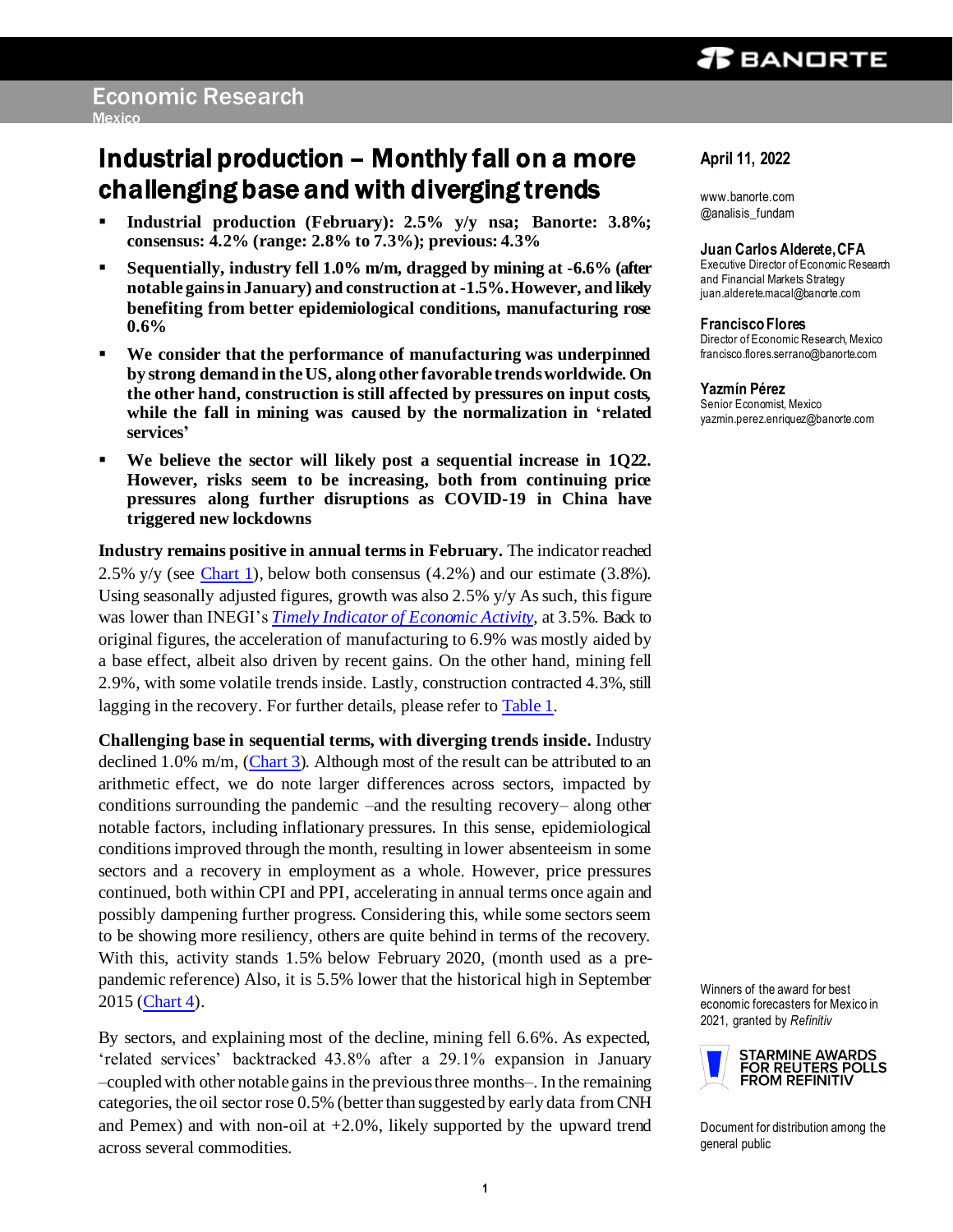# *I***E** BANORTE

Construction fell 1.5%, adding a second month to the downside. While there has been a negative base for 'specialized works', falling 2.6% in the month, performance still largely depends on edification. As such this sector backtracked 0.9%, stringing 6 months of declines and with an accumulated performance of -6.3% in this period. In our view, most of this comes as a result of higher input costs, albeit not ruling out other domestic factors. Lastly, civil engineering fell 4.4%, contrary to our expectation of some support given an acceleration in key government projects.

Meanwhile, manufacturing rose 0.6%, broadly consistent with signs fro[m exports](https://www.banorte.com/cms/casadebolsabanorteixe/analisisyestrategia/analisiseconomico/mexico/20220328_Balanza_Comercial_Feb_22.pdf) and other soft indicators, such as IMEF's manufacturing PMI. This suggests that a large amount of boost might still be coming from abroad, especially in the US. Inside, 14 out of 21 sectors were higher, better than in the previous month (only 7) as seen in Table 2. To the upside, we highlight increases in metallic goods (+4.9%), beverages and tobacco (+3.7%) and computer and electronic equipment  $(+2.8\%)$ . The latter, seems to be somewhat consistent with some signs of relief across several supply chains. On the other hand, we saw relevant declines in transportation equipment (-3.7%) and textile inputs (-2.6%). Regarding the former, this contrasted with signs from the trade balance and AMIA figures of higher output, still impacted by the lack of semiconductors.

**Likely sequential expansion in 1Q22, but with notable risks ahead.** Today's figures suggest that while some sectors extended their trend of recovery –mainly manufacturing–, others at best remain stable or are even declining. Despite of the latter, we believe that the sector might post a sequential expansion in 1Q22, considering some timely figures (see sections ahead). However, risks in the medium-term seem to be growing across multiple fronts, possibly dampening some of the strength stemming from the global recovery in the second quarter of the year. Some of these include: (1) Higher prices and lack of some raw materials as a result of the war in Ukraine; (2) new COVID-19 outbreaks in China, impacting industrial centers (*e.g.* Shenzhen and Shanghai); and (3) a reduction in fiscal and monetary stimulus, among others.

Regarding manufacturing, figures for March suggest additional dynamism. In particular, IMEF's manufacturing PMI rose to 52.3pts, with gains in four out of the five subsectors. Meanwhile, *S&P Global*'s PMI report suggests that issues surrounding supply chains continue, while cost pressures seem to be exacerbating. This in turn, may signal that challenges could probably arise as soon as the following months. Signals from abroad are still positive, albeit mixed in terms of the speed. While *S&P Global*'s PMI accelerated to 58.8pts, the ISM moderated to 57.1pts. Despite of the differences, this continues to suggest that the sector remains strong, and should continue having a positive effect in our country. On other domestic data, auto production seems to have accelerated, coming in at 306.0 thousand units –breaking 300k for the first time in a year–. Despite of these signs, in our view, the main risk short-term for the sector is a further deterioration in supply chains, both due to the lack of raw materials as well as an increase in their price. This would be consistent with points (1) and (2) in the previous paragraph. On more structural drivers, we believe the upcoming resolution on the auto sector within USMCA might keep weighing on dynamism, while the reduction in stimulus both here and in the US will likely dampen activity.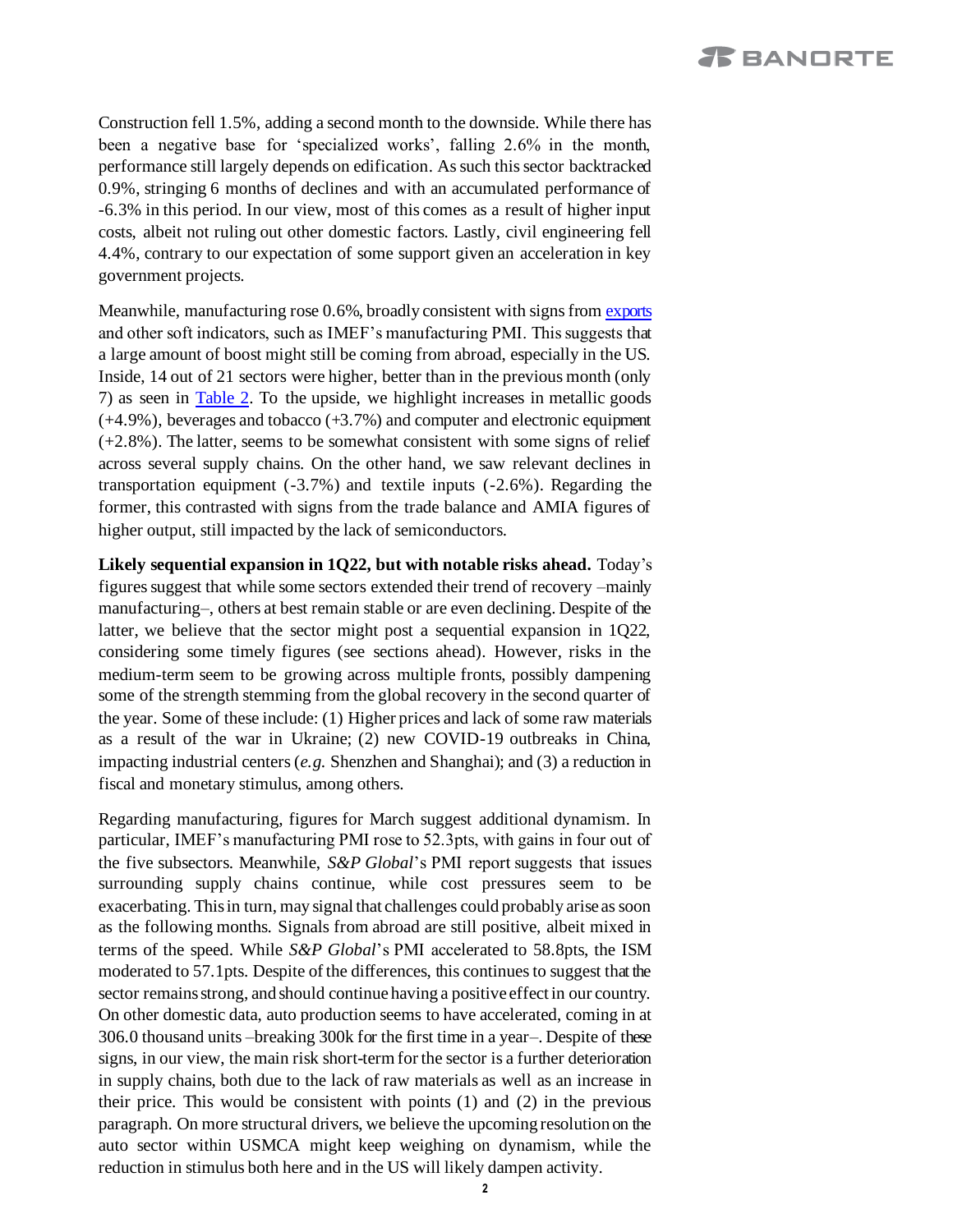# **JE** BANORTE

In construction, our focus remains on prices, with PPI figures for March pushing higher, reaching 14.1% y/y. This already reflects some of the adjustments as a result of the war in Ukraine and sanctions to Russia, but with the possibility of further increases still quite tangible. As such, this will remain as the main drag for the sector, but in our view, especially for edification. Despite of the print within today's reports, we believe that civil engineering might maintain a favorable trend considering the opening of the Felipe Ángeles Airport in late March, along a push in other fronts ahead of the electoral period (both due to the recall election in April and gubernatorial races later in June).

Lastly, mining might remain rather stable, even despite signals from prices. Adjustments could continue in 'services related', which might induce additional declines. However, the non-oil sector could outperform further as some supply voids left by the conflict could be filled, aided further by the increase in commodities. In oil, we await additional information to see if the rise in international references, which will likely result in a larger windfall for Pemex, translates into additional CAPEX.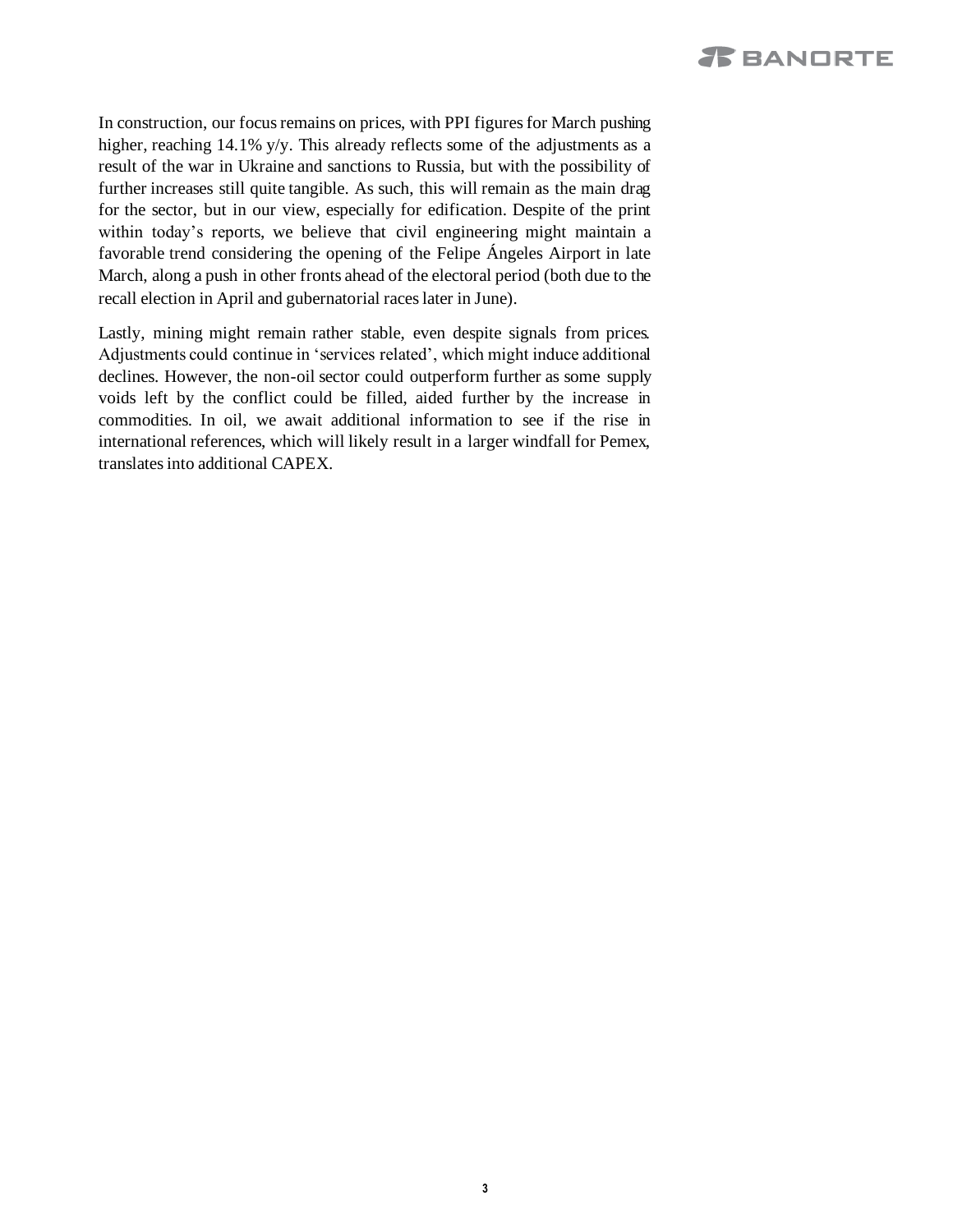### <span id="page-3-0"></span>**Table 1: Industrial production**

% y/y nsa, % y/y sa

|                                                          | nsa     |         |            | sa         |               |         |
|----------------------------------------------------------|---------|---------|------------|------------|---------------|---------|
|                                                          | Feb-22  | Feb-21  | Jan-Feb'22 | Jan-Feb'21 | <b>Feb 22</b> | Feb-21  |
| <b>Industrial Production</b>                             | 2.5     | $-5.2$  | 3.4        | $-5.6$     | 2.5           | $-3.9$  |
| <b>Mining</b>                                            | $-2.9$  | $-2.5$  | 4.2        | $-3.2$     | $-2.9$        | 0.7     |
| Oil and gas                                              | $-1.3$  | $-2.7$  | $-0.2$     | $-2.8$     | $-1.4$        | $-0.1$  |
| Non-oil mining                                           | 2.3     | 1.0     | 1.0        | 1.9        | 2.0           | 4.0     |
| Services related to mining                               | $-22.4$ | $-7.6$  | 31.5       | $-11.8$    | $-21.2$       | $-6.2$  |
| <b>Utilities</b>                                         | 3.9     | $-8.1$  | 2.7        | $-5.4$     | 4.2           | $-8.0$  |
| Electricity                                              | 3.8     | $-10.3$ | 2.5        | $-6.7$     | 4.0           | $-10.1$ |
| Water and gas distribution                               | 4.4     | $-0.8$  | 3.4        | $-1.0$     | 4.4           | $-0.8$  |
| <b>Construction</b>                                      | $-4.3$  | $-5.5$  | $-1.9$     | $-8.4$     | $-4.0$        | $-5.9$  |
| Edification                                              | $-6.5$  | $-6.0$  | $-4.8$     | $-9.4$     | $-6.4$        | $-6.6$  |
| Civil engineering                                        | 0.1     | $-10.4$ | 4.9        | $-11.8$    | 1.1           | $-9.9$  |
| Specialized works for construction                       | 3.2     | 1.2     | 6.2        | $-0.1$     | 3.8           | 1.3     |
| Manufacturing                                            | 6.9     | $-5.7$  | 5.3        | $-5.3$     | 6.9           | $-4.4$  |
| Food industry                                            | 4.0     | $-3.0$  | 3.2        | $-3.0$     | 4.0           | $-1.3$  |
| Beverages and tobacco                                    | 12.5    | $-2.4$  | 9.0        | $-0.6$     | 12.5          | 1.5     |
| Textiles - Raw materials                                 | 12.5    | $-7.6$  | 15.0       | $-6.9$     | 13.0          | $-8.4$  |
| Textiles - Finished products ex clothing                 | $-2.2$  | $-1.8$  | $-3.3$     | $-3.4$     | $-2.7$        | 1.5     |
| Textiles - Clothing                                      | 19.8    | $-27.0$ | 20.4       | $-27.6$    | 20.4          | $-27.1$ |
| Leather and substitutes                                  | 2.4     | $-18.7$ | 3.8        | $-18.5$    | 2.5           | $-18.9$ |
| Woodworking                                              | $-0.5$  | $-1.8$  | 4.3        | $-8.5$     | $-0.4$        | 1.5     |
| Paper                                                    | 9.8     | $-4.4$  | 7.7        | $-3.5$     | 10.0          | $-1.0$  |
| Printing and related products                            | 17.3    | 2.0     | 17.0       | $-6.6$     | 16.8          | 0.3     |
| Oil- and carbon-related products                         | 19.9    | 31.7    | 17.6       | 20.5       | 20.1          | 31.7    |
| Chemicals                                                | 8.8     | $-7.9$  | 5.3        | $-4.9$     | 8.9           | $-5.6$  |
| Plastics and rubber                                      | 8.9     | 4.7     | 9.2        | 4.0        | 9.0           | 3.6     |
| Non-metallic mineral goods production                    | 5.4     | $-1.9$  | 4.3        | $-1.2$     | 5.3           | $-2.0$  |
| Basic metal industries                                   | 3.2     | 0.4     | 3.8        | $-1.9$     | 3.3           | 0.5     |
| Metal-based goods production                             | 4.2     | 3.1     | 1.5        | 1.9        | 4.0           | 6.2     |
| Machinery and equipment                                  | 1.6     | $-6.0$  | $-0.5$     | $-5.1$     | 2.0           | $-7.0$  |
| Computer, communications, electronic, and other hardware | 11.1    | $-0.7$  | 9.2        | $-4.3$     | 9.8           | $-0.3$  |
| Electric hardware                                        | 4.0     | 9.6     | 4.3        | 9.5        | 4.2           | 13.6    |
| Transportation equipment                                 | 7.4     | $-18.3$ | 4.1        | $-14.9$    | 7.5           | $-19.4$ |
| Furniture, mattresses, and blinds                        | 11.9    | 6.5     | 7.3        | $-0.8$     | 10.8          | 3.5     |
| Other manufacturing industries                           | 5.7     | $-2.0$  | 6.6        | $-3.6$     | 5.6           | 0.5     |

Source: INEGI

### **Chart 1: Industrial production**



**Chart 2: Industrial production by sector**

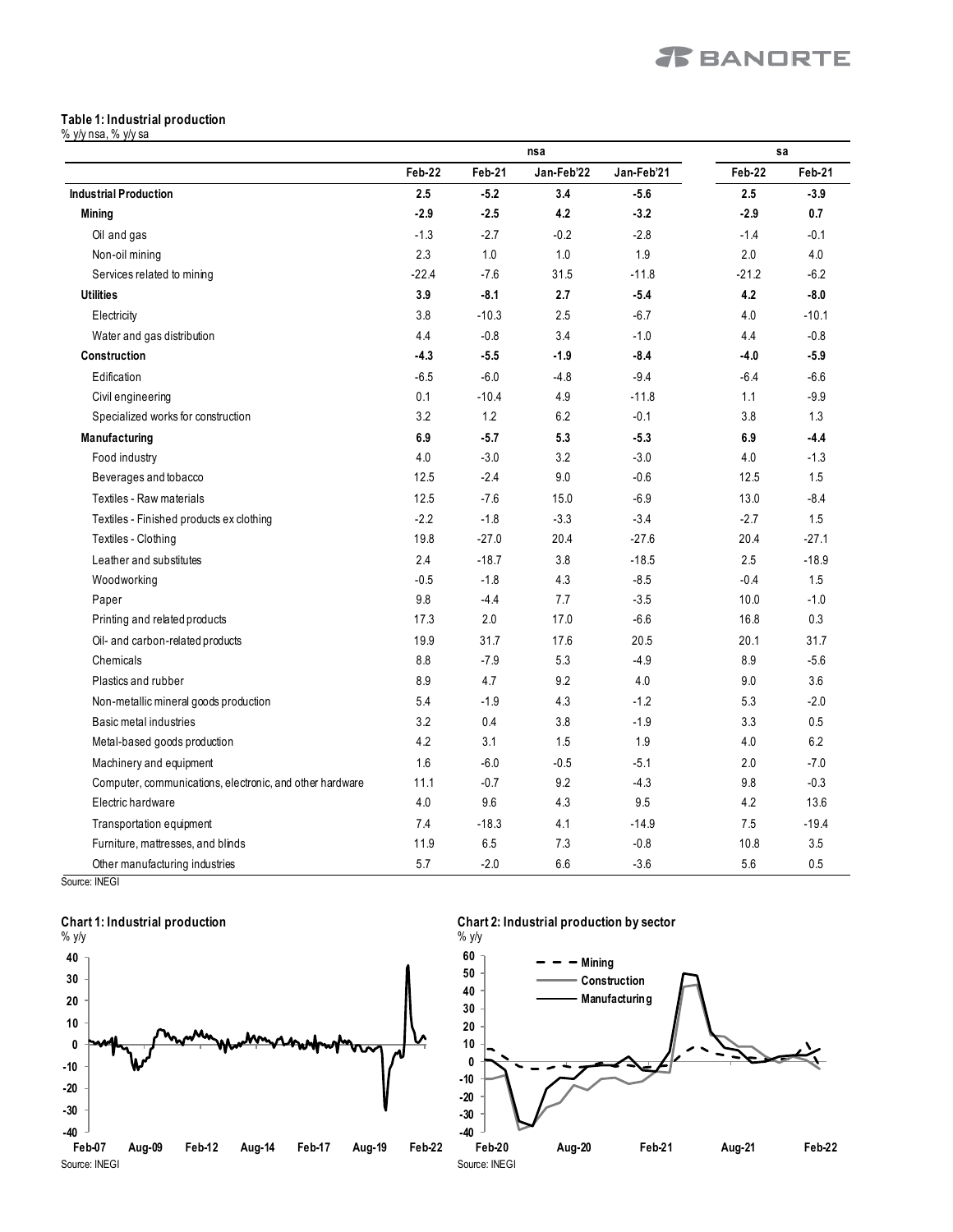### **Table 2: Industrial production**

% m/m sa; % 3m/3m sa

|                                                          | $%$ m/m |               | %3m/3m |               |            |
|----------------------------------------------------------|---------|---------------|--------|---------------|------------|
|                                                          | Feb-22  | <b>Jan-22</b> | Dec-21 | Dec'21-Feb'22 | Oct-Dec'21 |
| <b>Industrial Production</b>                             | $-1.0$  | $1.3$         | $1.3$  | 2.1           | 1.5        |
| <b>Mining</b>                                            | $-6.6$  | 6.4           | $-0.1$ | 2.1           | 2.6        |
| Oil and gas                                              | 0.5     | 1.3           | $-0.5$ | 0.7           | 1.0        |
| Non-oil mining                                           | 2.0     | 0.1           | 0.0    | 0.6           | 0.3        |
| Services related to mining                               | $-43.8$ | 29.1          | 5.3    | 7.3           | 14.3       |
| <b>Utilities</b>                                         | $-0.5$  | 0.1           | 2.4    | 2.2           | 1.2        |
| Electricity                                              | $-0.9$  | $-0.1$        | 3.0    | 2.4           | 1.2        |
| Water and gas distribution                               | 2.1     | 0.6           | 0.2    | 1.5           | 0.6        |
| Construction                                             | $-1.5$  | $-0.3$        | 0.8    | $-1.0$        | $-2.0$     |
| Edification                                              | $-0.7$  | $-0.6$        | $-0.2$ | $-1.6$        | $-2.7$     |
| Civil engineering                                        | $-4.4$  | 0.2           | $-4.0$ | $-6.6$        | $-3.8$     |
| Specialized works for construction                       | $-2.6$  | $-3.0$        | 9.3    | 3.3           | 1.2        |
| Manufacturing                                            | 0.6     | 0.3           | 2.0    | 3.2           | 2.3        |
| Food industry                                            | 0.9     | $-0.2$        | $-0.1$ | 0.0           | $-0.3$     |
| Beverages and tobacco                                    | 3.7     | 3.6           | $-1.9$ | 1.9           | 0.5        |
| Textiles - Raw materials                                 | $-2.6$  | 0.9           | 0.4    | 2.2           | 3.8        |
| Textiles - Finished products ex clothing                 | 2.5     | $-8.1$        | 8.4    | 5.8           | 5.1        |
| Textiles - Clothing                                      | 0.4     | $-8.5$        | 12.5   | 9.5           | 9.7        |
| Leather and substitutes                                  | $-4.9$  | 5.1           | 2.8    | 6.8           | 4.0        |
| Woodworking                                              | $-0.3$  | $-8.2$        | 5.6    | $-2.4$        | $-3.3$     |
| Paper                                                    | 1.3     | $-0.9$        | $-0.1$ | 0.2           | 0.3        |
| Printing and related products                            | 3.6     | $-1.8$        | 2.8    | 5.5           | 7.7        |
| Oil- and carbon-related products                         | 1.7     | 4.8           | $-2.3$ | 2.3           | 5.5        |
| Chemicals                                                | 0.9     | $-3.3$        | 5.9    | 2.7           | 1.3        |
| Plastics and rubber                                      | $-0.4$  | 2.4           | 1.2    | 3.8           | 2.5        |
| Non-metallic mineral goods production                    | 0.4     | $-0.6$        | 0.6    | 1.2           | 1.9        |
| Basic metal industries                                   | $-1.1$  | $-0.1$        | 1.0    | 0.6           | 0.9        |
| Metal-based goods production                             | 4.9     | $-4.7$        | 1.2    | $-0.3$        | $-1.3$     |
| Machinery and equipment                                  | 1.9     | $-7.4$        | 4.1    | $-1.0$        | $-0.7$     |
| Computer, communications, electronic, and other hardware | 2.8     | 4.7           | $-1.2$ | 5.6           | 3.3        |
| Electric hardware                                        | 0.3     | 2.8           | 1.6    | 2.1           | $-0.8$     |
| Transportation equipment                                 | $-3.7$  | $-0.6$        | 10.1   | 11.5          | 9.0        |
| Furniture, mattresses and blinds                         | 9.8     | $-13.3$       | 7.7    | $-0.6$        | $-0.9$     |
| Other manufacturing industries                           | 0.0     | $-1.1$        | 0.6    | 1.6           | 2.4        |

Source: INEGI

<span id="page-4-0"></span>

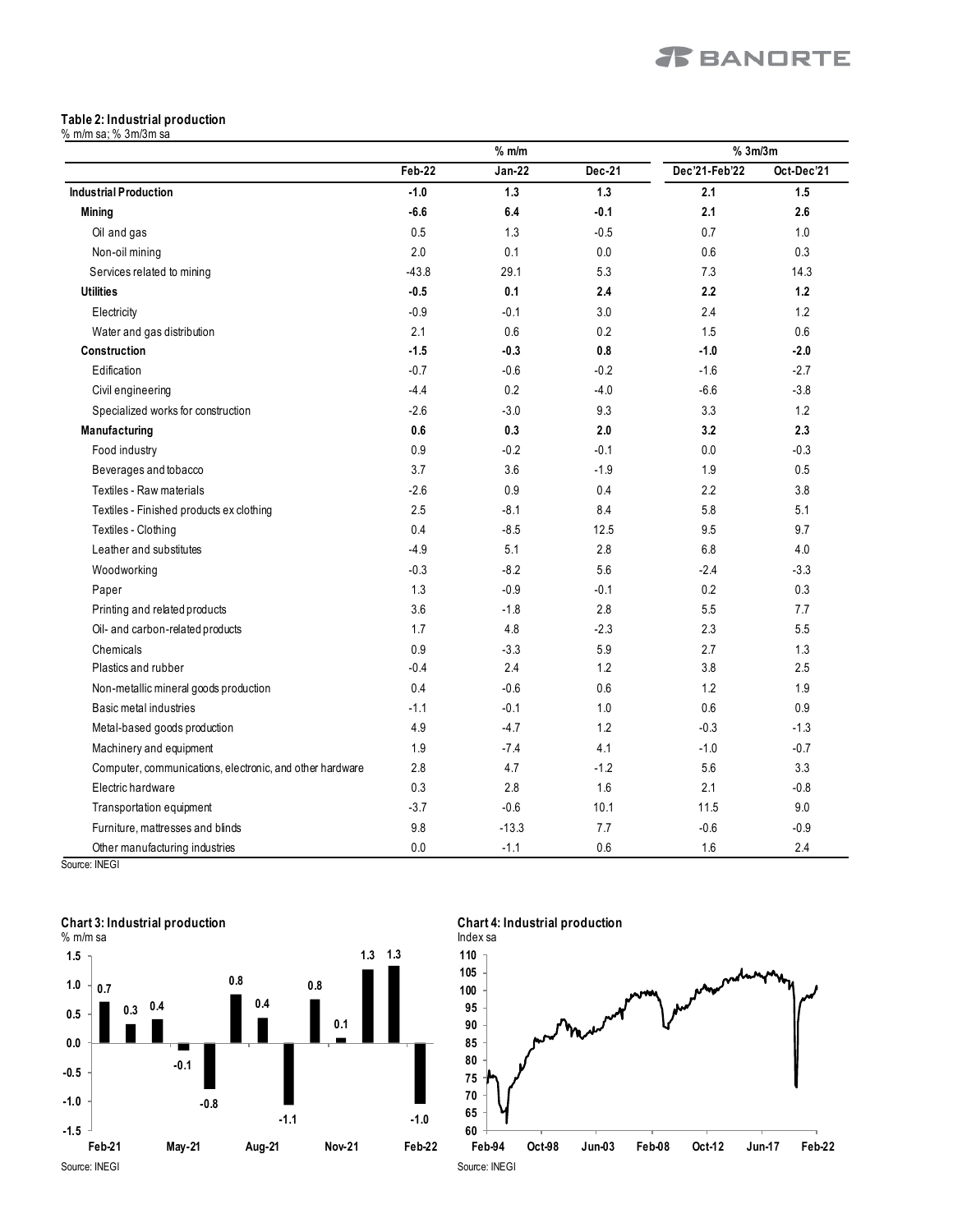

### **Analyst Certification**

**We, Alejandro Padilla Santana, Juan Carlos Alderete Macal, Alejandro Cervantes Llamas, Manuel Jiménez Zaldívar, Marissa Garza Ostos, Katia Celina Goya Ostos, Francisco José Flores Serrano, José Luis García Casales, Víctor Hugo Cortes Castro, José Itzamna Espitia Hernández, Carlos Hernández García, David Alejandro Arenas Sánchez, Leslie Thalía Orozco Vélez, Hugo Armando Gómez Solís, Yazmín Selene Pérez Enríquez, Miguel Alejandro Calvo Domínguez, Daniela Olea Suárez, Gerardo Daniel Valle Trujillo, Luis Leopoldo López Salinas, Isaías Rodríguez Sobrino, Paola Soto Leal and Daniel Sebastián Sosa Aguilar certify that the points of view expressed in this document are a faithful reflection o f our personal opinion on the company (s) or firm (s) within this report, along with its affiliates and/or securities issued. Moreover, we also state that we have not received, nor receive, or will receive compensation other than that of Grupo Financiero Banorte S.A.B. of C.V for the provision of our services.**

### **Relevant statements.**

**In accordance with current laws and internal procedures manuals, analysts are allowed to hold long or short positions in shares or securities issued by companies that are listed on the Mexican Stock Exchange and may be the subject of this report; nonetheless, equity analysts have to**  adhere to certain rules that regulate their participation in the market in order to prevent, among other things, the use of private information for their **benefit and to avoid conflicts of interest. Analysts shall refrain from investing and holding transactions with securities or derivative instruments directly or through an intermediary person, with Securities subject to research reports, from 30 calendar days prior to the i ssuance date of the report in question, and up to 10 calendar days after its distribution date.**

#### **Compensation of Analysts.**

Analysts' compensation is based on activities and services that are aimed at benefiting the investment clients of Casa de Bolsa Banorte and its subsidiaries. Such compensation is determined based on the general profitability of the Brokerage House and the Financial Group and on the individual performance of each analyst. However, investors should note that analysts do not receive direct payment or compensation for any specific transaction in investment banking or in other business areas.

#### **Last-twelve-month activities of the business areas.**

*Grupo Financiero Banorte S.A.B. de C.V., through its business areas, provides services that include, among others, those corresponding to investment banking and corporate banking, to a large number of companies in Mexico and abroad. It may have provided, is providing or, in the future, will provide a service such as those mentioned to the companies or firms that are the subject of this report. Casa de Bolsa Banorte or its affiliates receive compensation from such corporations in consideration of the aforementioned services.*

*Over the course of the last twelve months, Grupo Financiero Banorte S.A.B. C.V., has not obtained compensation for services rendered by the investment bank or by any of its other business areas of the following companies or their subsidiaries, some of which could be analyzed within this report.*

#### **Activities of the business areas during the next three months.**

Casa de Bolsa Banorte, Grupo Financiero Banorte or its subsidiaries expect to receive or intend to obtain revenue from the services provided by investment banking or any other of its business areas, by issuers or their subsidiaries, some of which could be analyzed in this report.

#### **Securities holdings and other disclosures**.

As of the end of last quarter, Grupo Financiero Banorte S.A.B. of C.V. has not held investments, directly or indirectly, in securities or derivative financial instruments, whose underlying securities are the subject of recommendations, representing 1% or more of its investment portfolio of outstanding securities or 1 % of the issuance or underlying of the securities issued.

None of the members of the Board of Grupo Financiero Banorte and Casa de Bolsa Banorte, along general managers and executives of an immediately below level, have any charges in the issuers that may be analyzed in this document.

The Analysts of Grupo Financiero Banorte S.A.B. of C.V. do not maintain direct investments or through an intermediary person, in the securities or derivative instruments object of this analysis report.

### **Guide for investment recommendations.**

|                                          | Reference                                                                                                                                                                                                                                                                                                                                                                                                           |
|------------------------------------------|---------------------------------------------------------------------------------------------------------------------------------------------------------------------------------------------------------------------------------------------------------------------------------------------------------------------------------------------------------------------------------------------------------------------|
| <b>BUY</b><br><b>HOLD</b><br><b>SELL</b> | When the share expected performance is greater than the MEXBOL estimated performance.<br>When the share expected performance is similar to the MEXBOL estimated performance.<br>When the share expected performance is lower than the MEXBOL estimated performance.<br>tira denide dels desiment affancs navant enfantar af formament im immensationalement and familiate anno Amerikante su Fficamatal Ankässas fu |

Even though this document offers a general criterion of investment, we urge readers to seek advice from their own Consultants or Financial Advisors, in order to consider whether any of the values mentioned in this report are in line with their investment goals, risk and financial position.

#### *Determination of Target Prices*

For the calculation of estimated target prices for securities, analysts use a combination of methodologies generally accepted among financial analysts, including, but not limited to, multiples analysis, discounted cash flows, sum-of-the-parts or any other method that could be applicable in each specific case according to the current regulation. No guarantee can be given that the target prices calculated for the securities will be achieved by the analysts of Grupo Financiero Banorte S.A.B. C.V, since this depends on a large number of various endogenous and exogenous factors that affect the performance of the issuing company, the environment in which it performs, along with the influence of trends of the stock market, in which it is listed. Moreover, the investor must consider that the price of the securities or instruments can fluctuate against their interest and cause the partial and even total loss of the invested capital.

The information contained hereby has been obtained from sources that we consider to be reliable, but we make no representation as to its accuracy or completeness. The information, estimations and recommendations included in this document are valid as of the issue date but are subject to modifications and changes without prior notice; Grupo Financiero Banorte S.A.B. of C.V. does not commit to communicate the changes and also to keep the content of this document updated. Grupo Financiero Banorte S.A.B. of C.V. takes no responsibility for any loss arising from the use of this report or its content. This document may not be photocopied, quoted, disclosed, used, or reproduced in whole or in part without prior written authorization from Grupo Financiero Banorte S.A.B. of C.V.